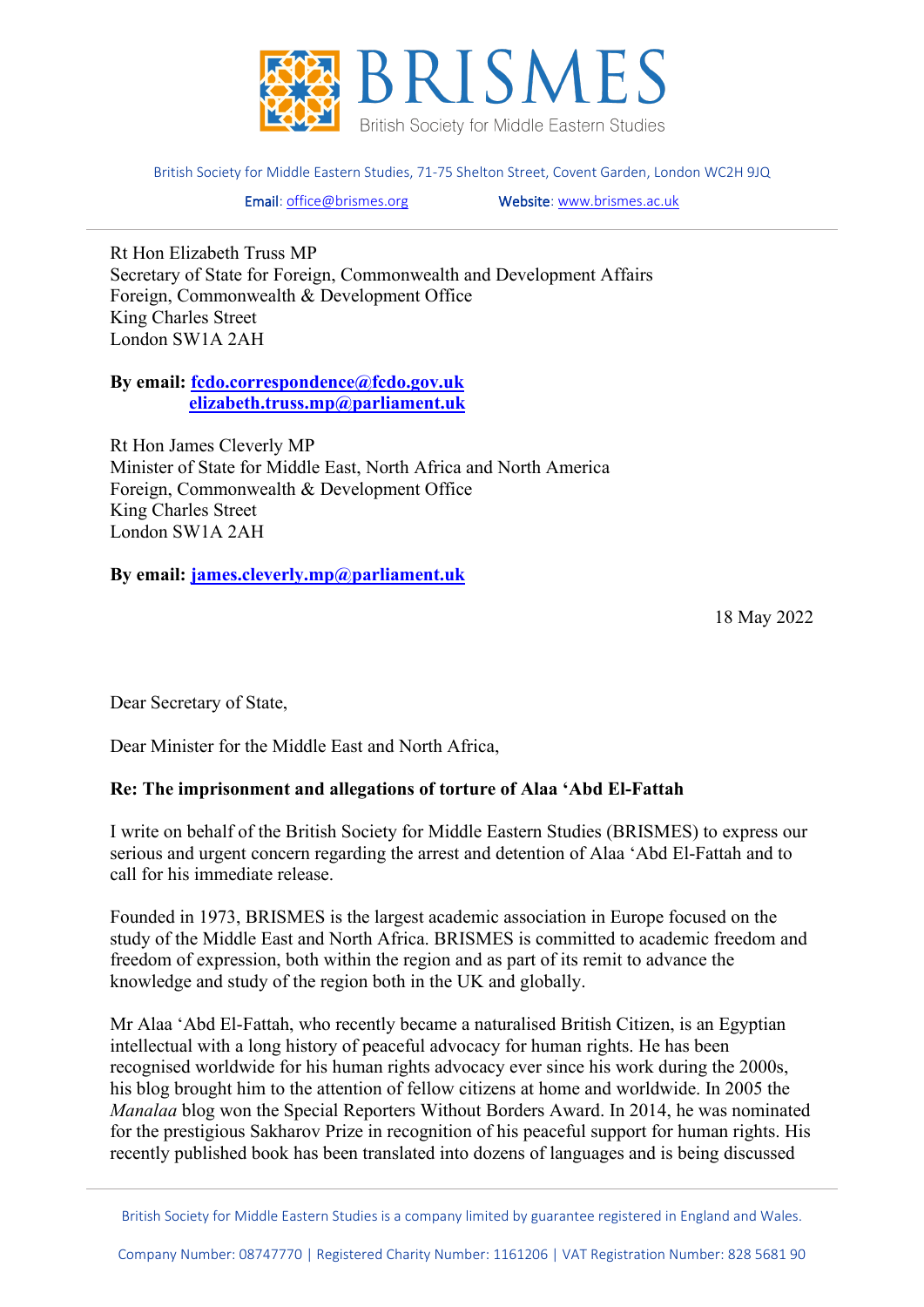

British Society for Middle Eastern Studies, 71-75 Shelton Street, Covent Garden, London WC2H 9JQ

Email[: office@brismes.org](mailto:office@brismes.org) Website[: www.brismes.ac.uk](http://www.brismes.ac.uk/) 

in newspapers, magazines and cultural events worldwide. In December 2021, after serving over two years of pre-trial detention as a result of spurious accusations of spreading "false news undermining national security", Mr 'Abd El-Fattah was sentenced to an additional five years' imprisonment – a sentence which did not recognise the over two years of time already served – and despite having no history of violence he is currently detained in maximum security isolation at the notorious Tora security complex. In prison, he continues to be denied access to books and denied the opportunity of proper exercise in the open air. He is also being held in permanent solitary confinement, which has extensively documented ill effects – including permanent effects – on prisoners' mental, physical and social well-being. Such confinement is considered in itself a form of torture. Solitary confinement is also proscribed under international law.

In October 2011, UN Special Rapporteur on torture, Juan E. Méndez, reminded the United Nations General Assembly that "considering the severe mental pain or suffering solitary confinement may cause, it can amount to torture or cruel, inhuman or degrading treatment or punishment". Such punishment is explicitly banned by Article 5 of the Universal Declaration of Human Rights (UDHR). This prohibition is reaffirmed by Article 7 of the International Covenant on Civil and Political Rights (ICCPR). Additionally, Article 1.1 of the 1984 Convention Against Torture (CAT) states that torture is "any act by which severe pain or suffering, whether physical or mental, is intentionally inflicted on a person" for any reason such as obtaining information or punishment. Article 16 of the Convention Against Torture prohibits "acts of cruel, inhuman or degrading treatment or punishment". The Government of Egypt is a signatory to all these instruments of international law.

Mr 'Abd El-Fattah's treatment is part of a troubling line of similar incidents involving both human rights defenders and lawyers in defence of arrested individuals. Mr 'Abd El-Fattah's own lawyer, Mohammed Al-Baqer, who is also the Director of Adalah Centre for Rights and Freedoms, was issued with an arrest warrant while representing Alaa 'Abd El-Fattah himself.

Moreover, in Mr 'Abd El-Fattah's case like in many others, there are ongoing reports that those held in pre- or post-trial detention are being denied access to their families and/or legal representation, or that such access has been limited to the point of insignificance. In Mr 'Abd El-Fattah's case, for instance, it appears he was allowed access to his lawyer and to family members for a total of two minutes each. Such a limited amount of time makes the preparation of a full legal defence impossible and undermines the fairness of legal proceedings and the possibility of justice in the outcome of such proceedings.

As a direct consequence of the treatment he has been subjected to, Mr 'Abd El-Fattah's physical and mental health have been deteriorating. To protest this treatment, he began a hunger strike on April 2<sup>nd</sup>, following which his health has further deteriorated. His life is now in danger.

British Society for Middle Eastern Studies is a company limited by guarantee registered in England and Wales.